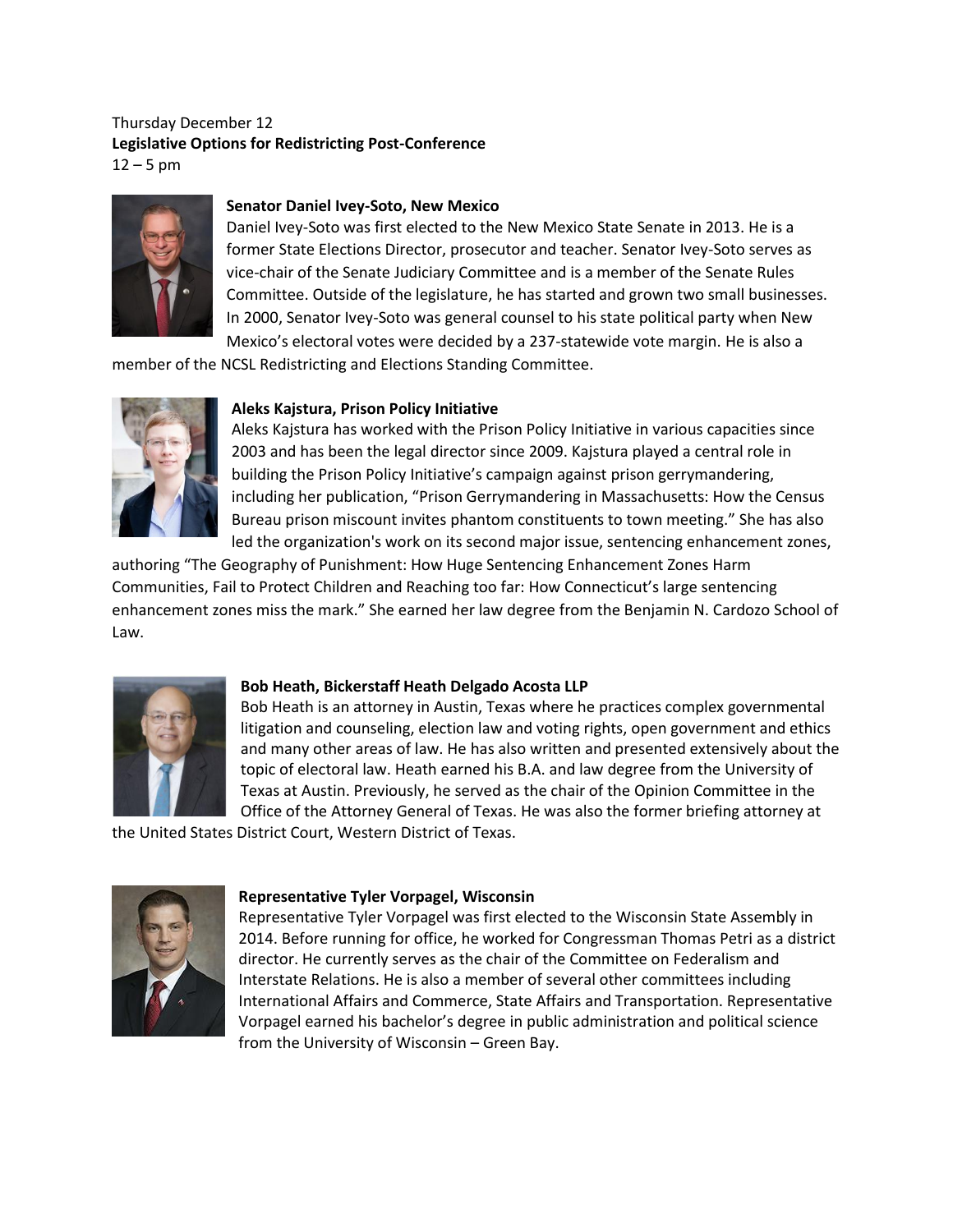

### **Jonathan Cervas**

Jonathan Cervas is a doctoral candidate at the University of California, Irvine where he focuses on American politics, with a special emphasis on geographic constraints and spatial aspects of politics. He received a B.A. from the University of Nevada, Las Vegas in 2007. Cervas' publications include research on the Electoral College and on redistricting and gerrymandering. He has served as Assistant to the Special Master twice, preparing the Remedial maps in service to the U.S. District Court of Utah for the County Commission and School Board for San Juan County and for the US District

Court of Eastern Virginia.



### **Kathay Feng, Common Cause**

Kathay Feng is the executive director of California Common Cause. She is also Common Cause's national redistricting director. She has led California Common Cause in championing elections and redistricting reforms, campaign finance reforms and the voting rights of traditionally disenfranchised communities. Feng has also led efforts to pass California laws instituting online voter registration and

same day registration to the state. She is a graduate of Cornell University and holds a law degree from UCLA School of Law. Feng has been an activist and civil rights attorney in California for more than 15 years.



#### **Cynthia Dai, California Citizens Redistricting Commission**

Cynthia Dai is a native Californian, second-generation Asian-American, and current commissioner on the California Citizens Redistricting Commission (CRC). As an experienced entrepreneur and CEO of strategy firm Dainamic Consulting, Inc., Dai has advised growth organizations and social ventures for 20+ years and often serves as an interim executive of both early-stage and public ventures. She has an MBA from the Stanford Graduate School of Business and a B.S. in Electrical Engineering and Computer Science with honors from UC Berkeley. She has taught Leadership and Entrepreneurship courses at UC Berkeley's Sutardja Center for Entrepreneurship and

Technology; launched the Tsinghua-Berkeley Global Technology Entrepreneurship Program in Beijing, China; and is a frequent guest speaker on social entrepreneurship at international conferences. She is active in the community as a volunteer and currently serves as a Board member of Santa Clara University's Miller Center for Social Entrepreneurship.



#### **Representative T.J. Shope, Arizona**

T.J. Shope was first elected to the Arizona House of Representatives in 2013 and has served as Speaker Pro Tempore for two session. Before his time in the House, he was elected to the Coolidge Unified School District Governing in 2008. In his eight years on the board, he served as its vice-president and president. Outside of the legislature, Representative Shope co-owns his family business, Shope's IGA Supermarket. He earned his bachelor's degree in political science from Arizona State University.